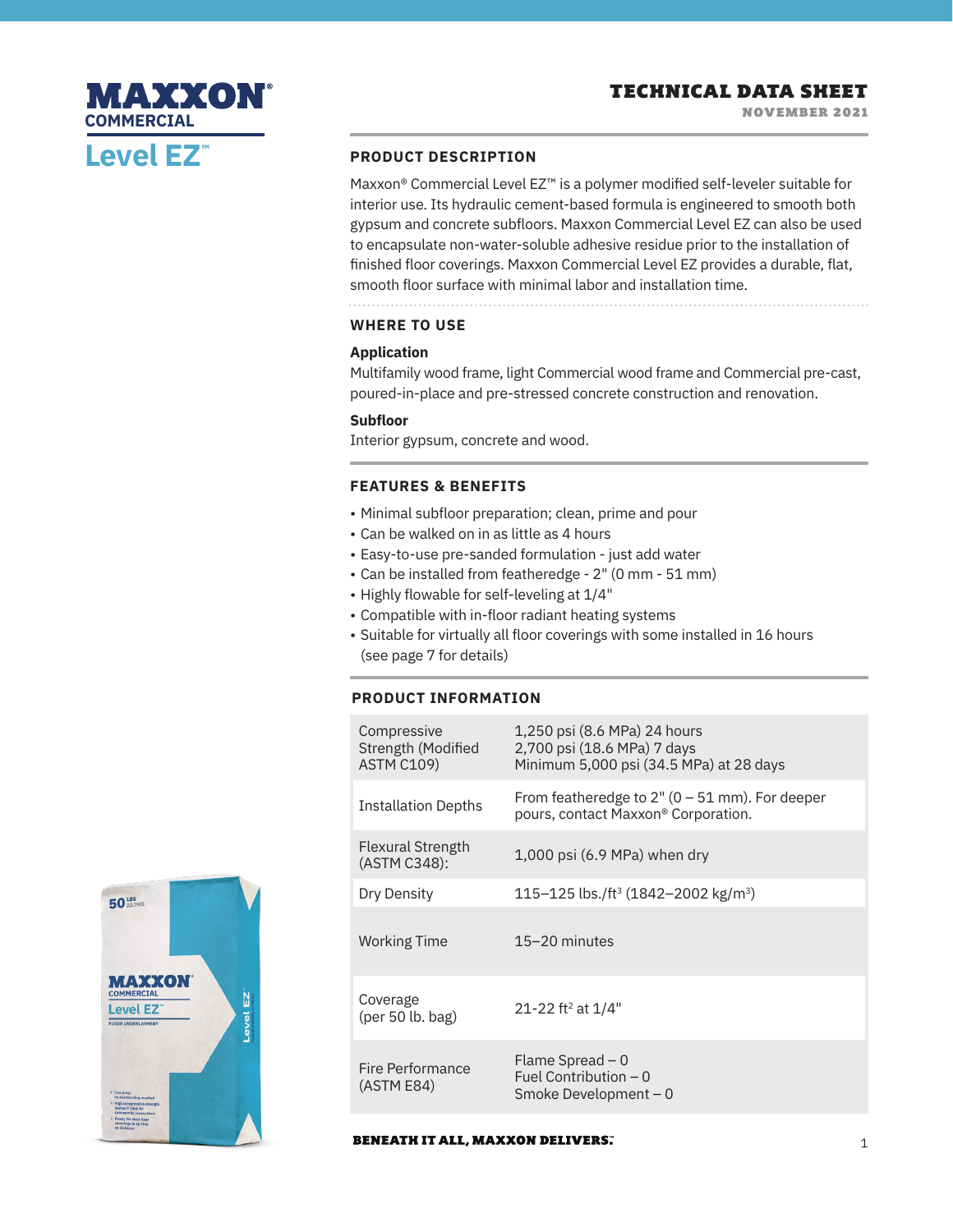NOVEMBER 2021

# **MAXXON® COMMERCIAL Level EZ™**

## **ENVIRONMENTAL IMPACT**

| <b>Sample USGBC LEED® Credit Areas*</b> |                 |                                                                                           |  |  |  |  |  |  |
|-----------------------------------------|-----------------|-------------------------------------------------------------------------------------------|--|--|--|--|--|--|
| <b>Project</b>                          | <b>Credit</b>   | <b>Category</b>                                                                           |  |  |  |  |  |  |
| <b>Environmental Quality</b>            | EQ 2            | <b>Low Emitting Materials</b>                                                             |  |  |  |  |  |  |
|                                         | EO <sub>4</sub> | <b>Indoor Air Quality Assessment</b>                                                      |  |  |  |  |  |  |
|                                         | EO <sub>9</sub> | Acoustic Performance                                                                      |  |  |  |  |  |  |
| Material & Resources                    | MR 3            | <b>Building Product Disclosure</b><br>and Optimization - Sourcing<br><b>Raw Materials</b> |  |  |  |  |  |  |

*\* Credits may vary depending on project type and Maxxon products used.*

#### **CODE LISTINGS**

- ICC ESR 2540
- UL ER 8477-01

#### **UL FIRE RESISTANCE-RATED DESIGNS**

| <b>UL Design</b>                                                                  |                             |                                              |                      |                      |                      |                      |                      |                      |  |  |
|-----------------------------------------------------------------------------------|-----------------------------|----------------------------------------------|----------------------|----------------------|----------------------|----------------------|----------------------|----------------------|--|--|
|                                                                                   | G230<br>G516<br>G524        | J924<br>J927<br>J931                         | L212<br>L501<br>L502 | L515<br>L516<br>L517 | L533<br>L534<br>L535 | L551<br>L552<br>L556 | L574<br>L576<br>L577 | M504<br>M505<br>M506 |  |  |
|                                                                                   | G551<br>G553<br>G560        | J957<br>J958<br>J991                         | L503<br>L504<br>L505 | L518<br>L519<br>L520 | L536<br>L537<br>L538 | L557<br>L558<br>L560 | L579<br>L581<br>L583 | M507<br>M508<br>M510 |  |  |
|                                                                                   | G561<br>G563<br>G566        | J994<br>L006<br>L201                         | L506<br>L507<br>L508 | L522<br>L523<br>L524 | L539<br>L540<br>L541 | L562<br>L563<br>L564 | L585<br>L588<br>L589 | M511<br>M513<br>M514 |  |  |
|                                                                                   | G574<br>G587                | L202<br>L206                                 | L509<br>L510         | L525<br>L526         | L542<br>L543         | L565<br>L567         | L590<br>L592         | M515<br>M517         |  |  |
|                                                                                   | G597<br><b>J917</b><br>J919 | L <sub>208</sub><br>L <sub>209</sub><br>L210 | L511<br>L512<br>L513 | L527<br>L528<br>L529 | L545<br>L546<br>L547 | L569<br>L570<br>L571 | L593<br>M500<br>M502 | M518<br>M519<br>M530 |  |  |
| L211<br>L530<br>M531<br>J920<br>L514<br>L549<br>L573<br>M503<br><b>ULC Design</b> |                             |                                              |                      |                      |                      |                      |                      |                      |  |  |
|                                                                                   | <b>I530</b><br>L003         | L201<br>L511                                 | L512<br>M500         | M501<br>M503         | M514<br>M520         | M521                 |                      |                      |  |  |

For more information on current UL and ULC Designs, contact Maxxon Corporation.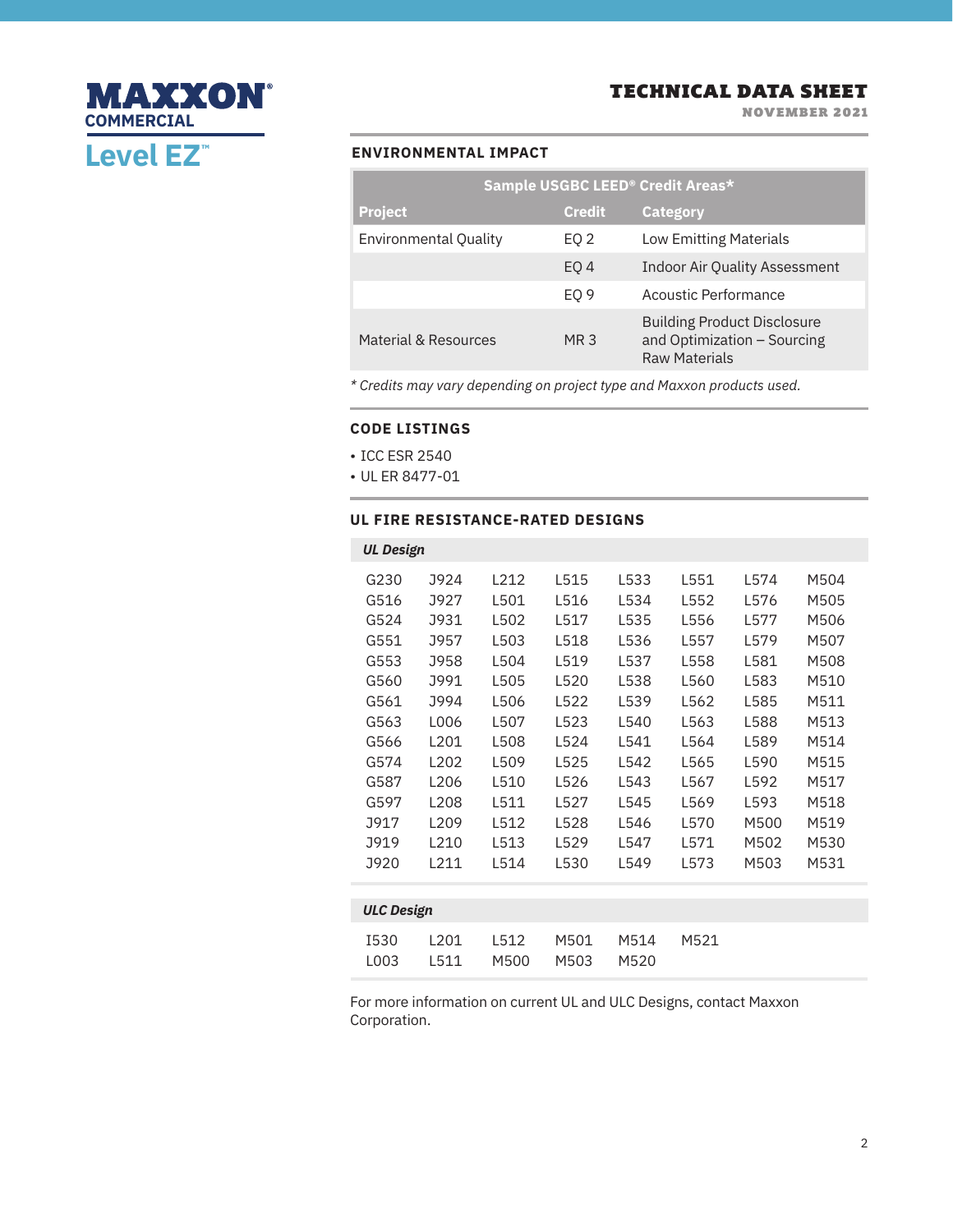

#### **INSTALLATION**

Building interior and floor should be maintained above 50˚F (10˚C) for at least 24 hours prior to installation and until underlayment has set. There should be no air movement until Maxxon Commercial Level EZ has set, then provide adequate air movement by opening windows to hasten underlayment drying. Minimize direct sunlight during the pour and through the next 72 hours. Plumbing or electrical penetrations should be packed with insulation and sealed. Follow Radiant Panel Association (RPA) recommendations at radiantprofessionalsalliance.org and turn off radiant heating systems 24 hours prior to and after pouring Maxxon Commercial Level EZ.

Refer to Maxxon's Building Conditions Guide for more information.

#### *Wood Subfloor Preparation*

Wood subfloors must be structurally sound, clean and free of dust and contaminants. For best results, use a vacuum with a HEPA filter.

Wood subfloors must be primed with a Maxxon® floor primer prior to Maxxon Commercial Level EZ application of a minimum depth of 3/4".

#### *Concrete Subfloor Preparation*

Concrete subfloors must be structurally sound, fully cured, moisture free and have no efflorescence. The subfloor surface must be clean and free of dust and contaminants. If cracks are present prior to pouring Maxxon Commercial Level EZ , contact a structural engineer to determine the appropriate remediation.

All concrete subfloors should be tested for moisture prior to pouring Maxxon Commercial Level EZ (see Limitation 4). Moisture-free concrete subfloors and exposed edges must be primed with Maxxon® Commercial Multi-Use Acrylic Primer prior to pouring Maxxon Commercial Level EZ. See the Maxxon® Commercial Multi-Use Acrylic Primer TDS at Maxxon.com for more information.

. . . . . . . . . . . . .

#### *Gypsum Subfloor Preparation*

Gypsum subfloors must be structurally sound. The gypsum subfloor surface must be clean and free of dust and contaminants. For best results, use a vacuum with a HEPA filter. Remove any parts of the gypsum subfloor that has de-bonded.

For resurfacing of hard, well bonded gypsum underlayment, use Maxxon Commercial Multi-Use Acrylic Primer. For repair of damaged or dusty old underlayments, we recommend priming the gypsum subfloor and exposed edges with Maxxon® Commercial Fortify™ Primer. See Maxxon Commercial Fortify Primer TDS at Maxxon.com for more information.

*For more general information regarding priming instructions, please refer to Maxxon's Design and Installation guide or contact Maxxon Corporation.*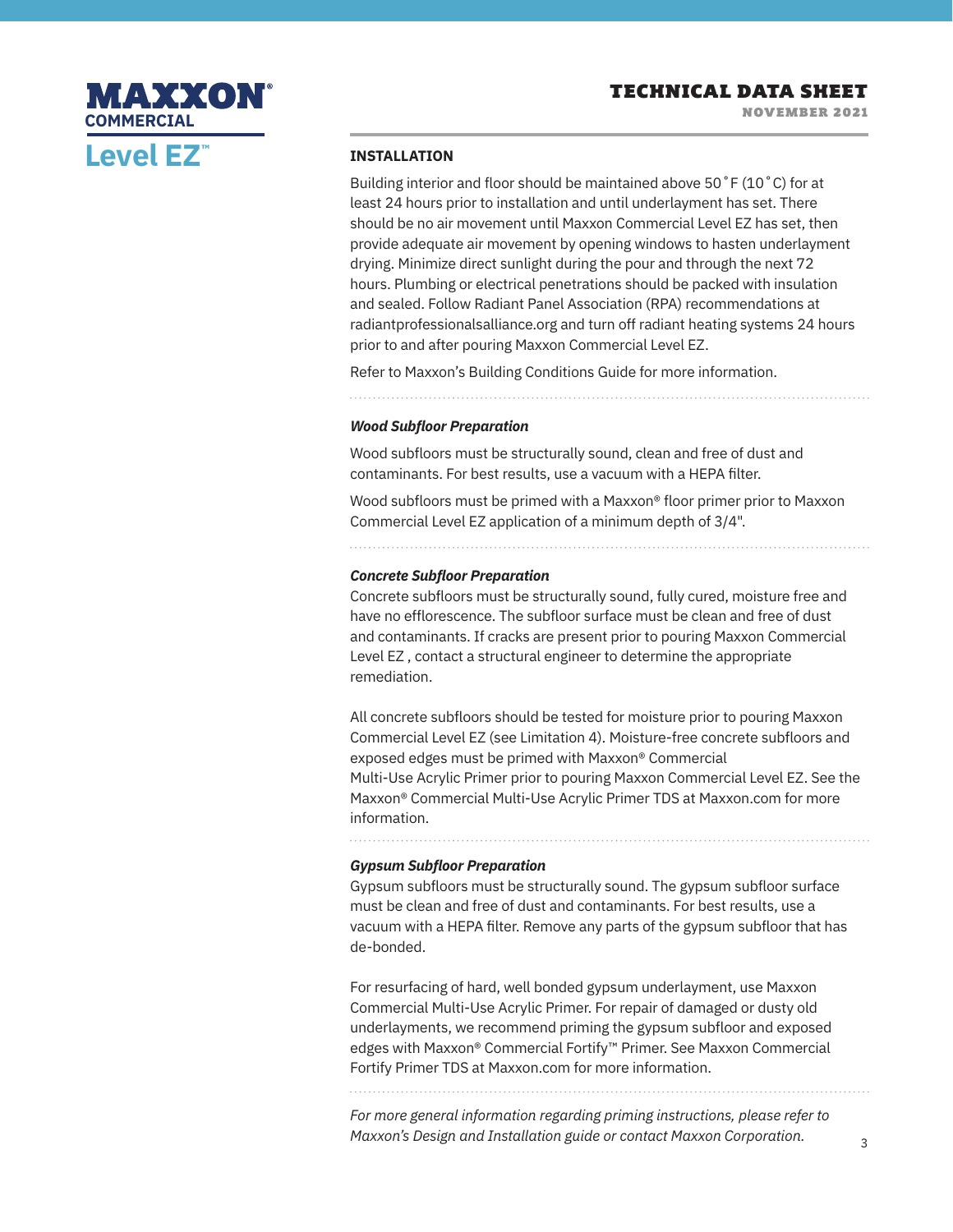NOVEMBER 2021



#### **INSTALLATION** *Continued*

#### *Adhesive Residue Preparation*

All adhesive residue must be tested to determine if it is water-soluble or non-water-soluble. Water-soluble adhesives must be removed mechanically down to clean concrete or gypsum. Non-water-soluble adhesives must be scraped to a thin, well-bonded residual as recommended by the Resilient Floor Covering Institute (www.rfci.com) to remove thick areas and adhesive build-up. If adhesive residue is not well-bonded to the concrete or gypsum, or is brittle, powdery or otherwise weak, it must be completely removed down to clean, sound, solid concrete or gypsum. Once residue removal is complete, follow specific subfloor-type preparation as shown above.

#### **Tools**

- Mixing barrel (15 gallon)
- 1 gallon measuring tool
- High-speed mixing drill (850 rpm) with Jiffy (preferred) or egg-beater mixing paddle
- Gauge rake
- Smoother/spreader
- Non-metallic cleated shoes
- 6"x6" welded wire mesh (for installations over wood subfloor)

#### *Mixing*

Using a 15-gallon mixing barrel, combine Maxxon Commercial Level EZ powder and 4.5 to 5.0 qts. of water using a high-speed mixer (850 rpm) with a Jiffy-type mixing paddle. Note - water must be added to mixing barrel first, then mix in powder. If needed, increase water to no more than 5.25 total qts. per 50 lb. bag. A typical mix consists of two bags of Maxxon Commercial Level EZ powder with the correct amount of water per bag. Mix to a homogenous, lump-free consistency for approximately 2.5 minutes. Do not overmix. Overmixing can cause air entrainment, which can shorten workability time and/or cause pinholes during application.

For pumping instructions, please contact Maxxon Corporation.

#### *Application Over Existing Concrete or Gypsum*

Pour Maxxon Commercial Level EZ slurry from mixing barrel directly onto the primed floor. Immediately after placing Maxxon Commercial Level EZ, spread the material using a gauge rake to assist in achieving the desired depth. Follow with a smoother to remove surface air bubbles.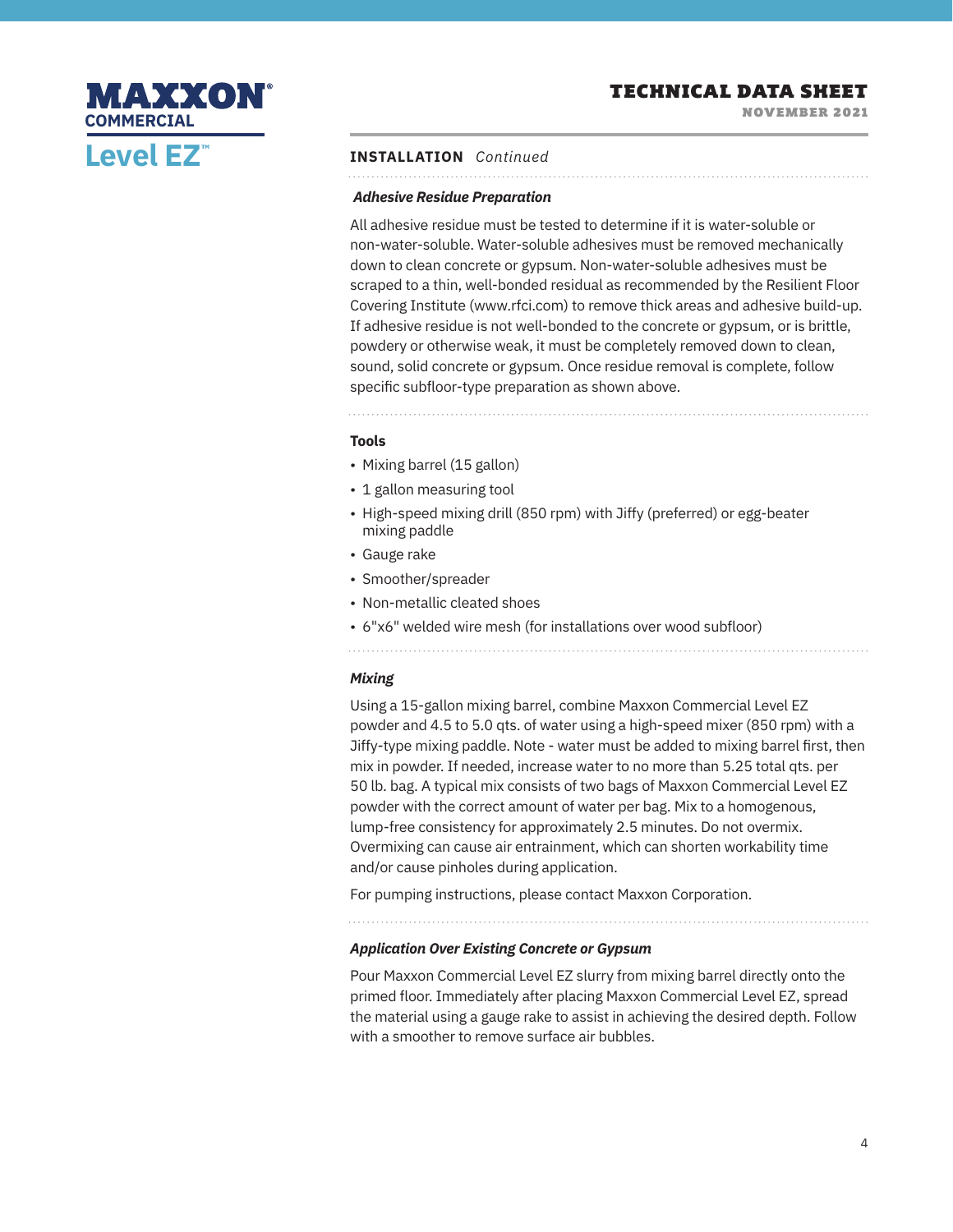NOVEMBER 2021



#### **INSTALLATION** *Continued*

#### *Application Over Wood Subfloor*

Pour Maxxon Commercial Level EZ slurry from mixing barrel directly onto primed subfloor. Immediately after placing Maxxon Commercial Level EZ, spread material using a gauge rake to assist in achieving the desired depth. Apply material to a minimum depth of 3/4". Follow with a smoother to remove surface air bubbles.

#### *Drying*

Continuous ventilation and adequate heat should be provided to rapidly remove moisture from the area until the underlayment is dry. The general contractor/project superintendent must supply mechanical ventilation and heat if necessary. Reference Maxxon® Underlayment & Finished Floor Goods Installation Procedures brochure at Maxxon.com for complete installation guidelines.

#### **LIMITATIONS**

For questions regarding these limitations or for applications other than those described herein, contact Maxxon Corporation at (800) 238-8461.

- 1. For interior use only. If underlayment will be installed prior to doors and windows, contact Maxxon Corporation.
- 2. For on or below grade applications, contact Maxxon Corporation.
- 3. Maxxon underlayments are not intended to bond to wet subfloors. They are not a vapor or moisture barrier. Never install a moisture vapor barrier product over Maxxon underlayments. Do not use where those products will come in prolonged contact with, or repetitive exposure to, water or water vapor.
- 4. It is the responsibility of the general contractor to complete moisture testing before underlayment is installed. If testing is necessary, use the methods specified by the flooring manufacturer, typically ASTM F710. If the MVER exceeds 5 lbs.  $(2.3 \text{ kg})/1,000 \text{ ft}^2 (92.9 \text{ m}^2)/24$  hours or an RH greater than 80%, treat the concrete subfloor with Maxxon® Commercial MVP One Primer or Maxxon® Commercial MVP Two-Part Epoxy. If the flooring manufacturer specifies more stringent moisture limitations or practices, they must be followed. Contact Maxxon Corporation for further information.
- 5. All subfloors above crawl spaces must be protected by a vapor barrier. Special instructions must be followed when applying Maxxon underlayments to plastic vapor barriers, over particleboard, chipboard, hardboard such as Masonite®, Lauan panels, metal, asbestos, or any other non-dimensionally stable materials. Contact Maxxon Corporation for more information.
- 6. Turn off radiant heating systems 24 hours prior to and after installation.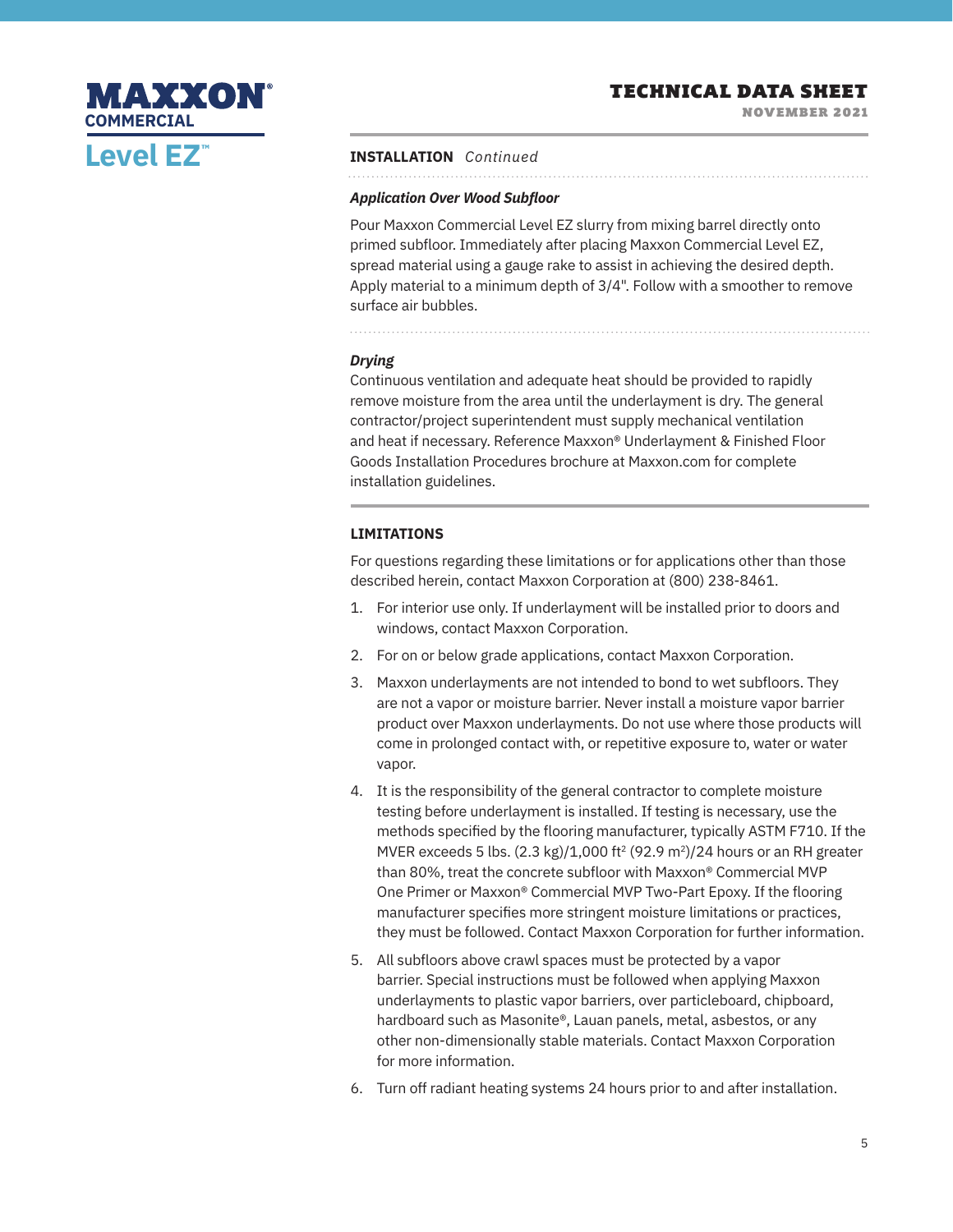NOVEMBER 2021

# MAXXON **COMMERCIALLevel EZ™**

## **LIMITATIONS** *Continued*

- 7. Do not clean the subfloor with oil-based or silicon-based sweeping compounds. These compounds leave a film on the subfloor surface that will interfere with bond development. Instead, use a vacuum with a HEPA filter to clean the subfloor.
- 8. For applications where organic adhesives, asphalt, coal-tar based adhesives and other oil-based contaminants are found, contact Maxxon for proper remediation methods.
- 9. Maxxon underlayments may be scheduled before or after installation of drywall. For pouring before drywall, contact Maxxon Corporation.
- 10. Maxxon underlayments are non-structural and therefore cannot be expected to reinforce structurally deficient subfloors. The structural floor should be adequate to withstand design loads with deflection limitations of L/360. Some floor coverings may require more restrictive deflection limits. Determining the appropriate structural design of the floor is not the responsibility of Maxxon.
- 11. Respect active control joints. Always ensure such joints are honored completely through Maxxon underlayments. In cases where control or expansion joints are not present in the subfloor, or cracking has occurred due to slab movement, consult a structural engineer.
- 12. Avoid walking on installed surface until set, typically within 2-4 hours.
- 13. Trade traffic may resume 24 hours after installation. After trades resume, the underlayment may be exposed to rolling dynamic loads. To limit damage where underlayment will be subjected to heavy wheeled or concentrated loads, place temporary wood planking over the underlayment.
- 14. Prior to floor-covering installation, a moisture test of Maxxon Commercial Level EZ is highly recommended. When testing the underlayment for dryness, use ASTM F2659. The moisture content should not exceed 5%. Do not install floor goods until those limitations are met. If the flooring manufacturer specifies more stringent moisture limitations, they must be followed. Reference Maxxon® Underlayment & Finished Floor Goods Installation Procedures brochure at Maxxon.com.
- 15. Maxxon Commercial Level EZ can be used as part of a wear surface system with a tested protective coating system. Coating systems must be tested for adhesion to Maxxon Commercial Level EZ. The bond test and performance of coatings is the responsibility of the coating manufacturer and/or installing contractor.